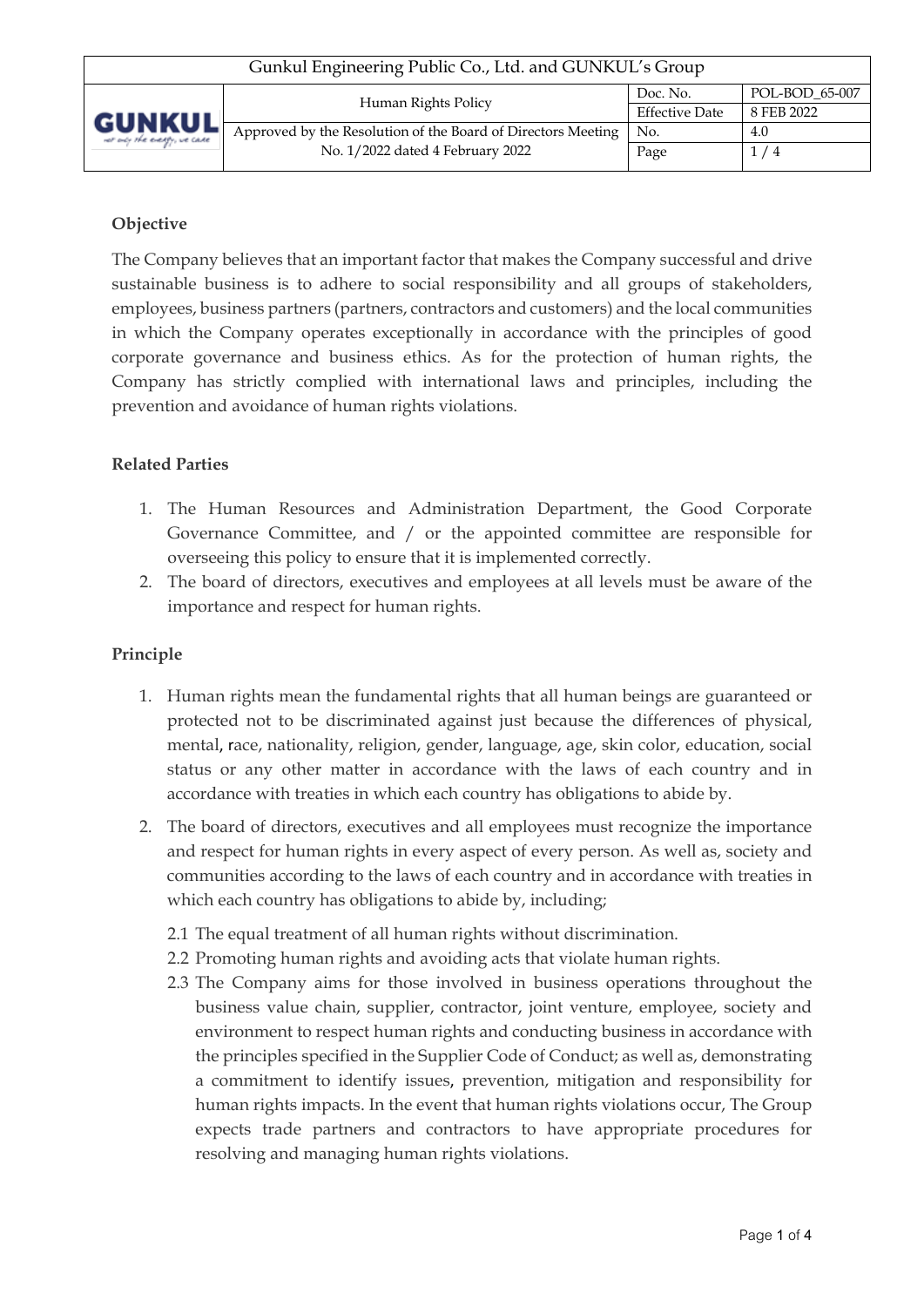| Gunkul Engineering Public Co., Ltd. and GUNKUL's Group |                                                              |                       |                |  |
|--------------------------------------------------------|--------------------------------------------------------------|-----------------------|----------------|--|
| GUNKUI<br>ver only the everyly, we care                | Human Rights Policy                                          | Doc. No.              | POL-BOD 65-007 |  |
|                                                        |                                                              | <b>Effective Date</b> | 8 FEB 2022     |  |
|                                                        | Approved by the Resolution of the Board of Directors Meeting | No.                   | 4.0            |  |
|                                                        | No. 1/2022 dated 4 February 2022                             | Page                  | 2/4            |  |
|                                                        |                                                              |                       |                |  |

- 2.4 The Company strives to be a good neighbor and a reliable partner for the local community, promote community rights to restore customs and local wisdom, in which the Company participated in various projects for community development and create better living for the local community.
- 3. Human Rights Practices
	- 3.1 To respect human rights, treat each other with respect, honor each other and treat each other equally without discrimination in physical, mental, ethnic, nationality, religion, gender, language, age, skin color, education, social status or any other matter.
	- 3.2 To be prohibited the use of forced labor in any form, whether prison labor bonded labor Debt bondage, military, slave labor and all forms of human trafficking.
	- 3.3 To be committed of complying with international and local regulations relating to child rights and child labor Employment of children under the legal age is prohibited.
	- 3.4 To exercise caution in carrying out duties to prevent the risk of human rights violations in business operations, monitoring the respect of human rights.
	- 3.5 To promote and take action to protect human rights.
	- 3.6 To communicate, disseminate, educate, understand, formulate guidelines and provide other support to those who involved in conducting business throughout the business value chain, deliver goods and services (Supplier), Contractor; as well as, business partners (Joint Venture) in order to participate in conducting business with integrity, with respect to human rights and treat everyone according to human rights principles in accordance with this policy.
	- 3.7 To oversee respect for human rights, without neglect or ignore any actions that are considered a violation of human rights relating to the organization and must report to the supervisor or the responsible person and cooperate in the investigation of various facts. If in doubt or questions, consult with the supervisor or the person in charge through various channels.
	- 3.8 The Company will provide fairness and protection to individuals who report human rights violations related to the Company by using measures to protect complainants, or those who cooperate in reporting human rights abuses as determined by the Company in 'Whistleblower Protection' via the following channels:
		- Via telephone number: 02 242-5834
		- Via website: [www.gunkul.com](http://www.gunkul.com/)
		- Via Good Corporate Governance Committee
		- Via Investor Relations Department: [ir@gunkul.com](mailto:ir@gunkul.com)
		- Via Annual General Meeting of Shareholders / Extraordinary General Meeting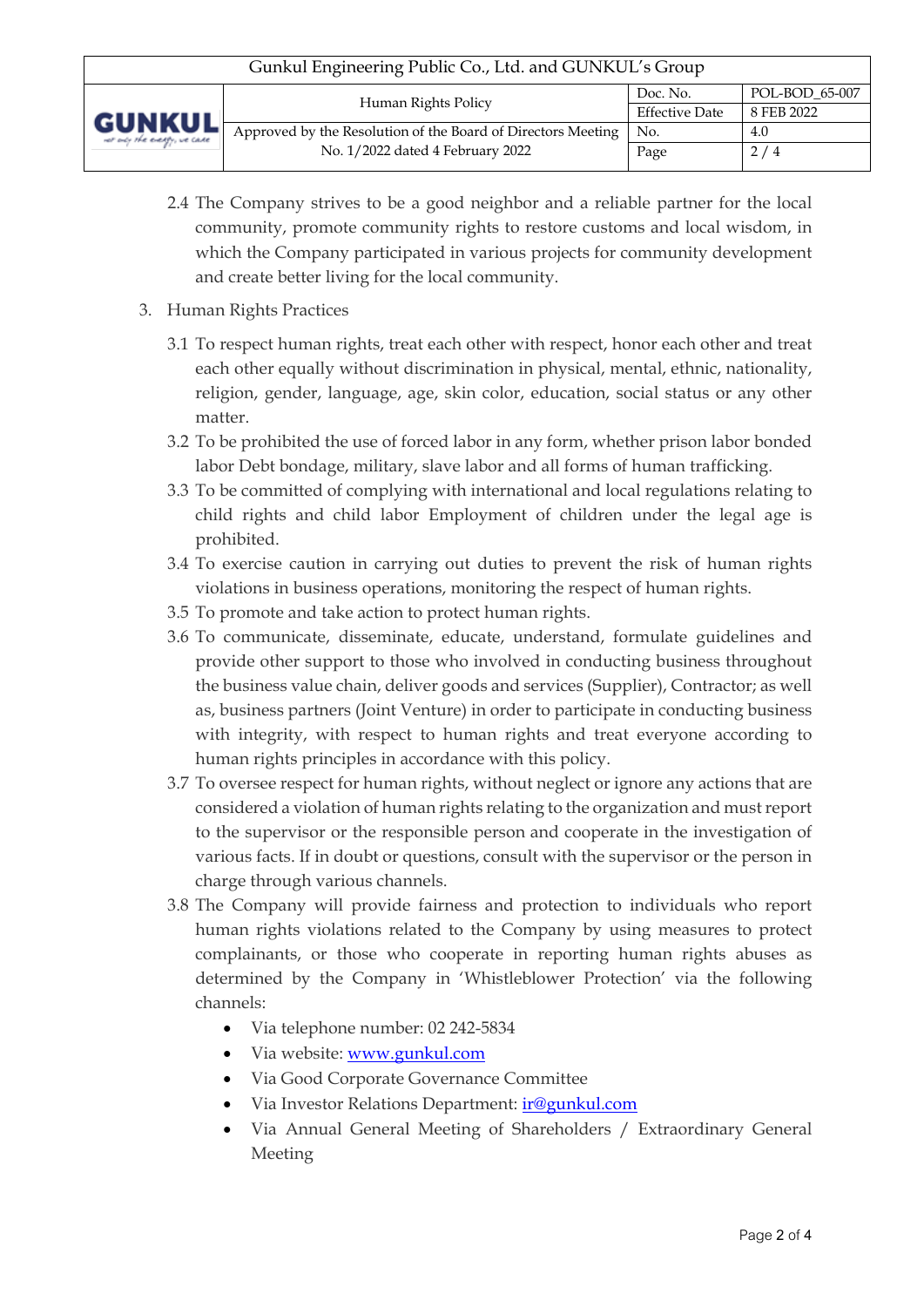| Gunkul Engineering Public Co., Ltd. and GUNKUL's Group |                                                              |                       |                |  |
|--------------------------------------------------------|--------------------------------------------------------------|-----------------------|----------------|--|
| <b>GUNKUL</b><br>ver only the everyly, we cane         | Human Rights Policy                                          | Doc. No.              | POL-BOD 65-007 |  |
|                                                        |                                                              | <b>Effective Date</b> | 8 FEB 2022     |  |
|                                                        | Approved by the Resolution of the Board of Directors Meeting | No.                   | 4.0            |  |
|                                                        | No. 1/2022 dated 4 February 2022                             | Page                  | 3/4            |  |
|                                                        |                                                              |                       |                |  |

- Via Morning talk meeting between staff and supervisors, Suggestion box for employees
- 3.9 The Company will continuously develop and implement the Due Diligence Process in order to identify the risk of human rights violations, identify affected groups or individuals, plan and formulate solutions and prevent human rights violations. To manage, solve and prevent human rights violations, and monitor and follow up with appropriate remedial and mitigation procedures in the event of human rights violations.
- 3.10 The Company is committed to creating and maintaining an organizational culture that is committed to respecting human rights in accordance with this human rights policy.
- 3.11 Human rights violator is an unethical act which must be considered disciplinary in accordance with the regulations set by the Company. Moreover, that person may be punished by law if such actions are illegal.

# **Policy Change**

The Company reserves the right to cancel or amend this policy as appropriate and must be approved in writing by the Chairman of the Executive Committee only.

### **Form**

-